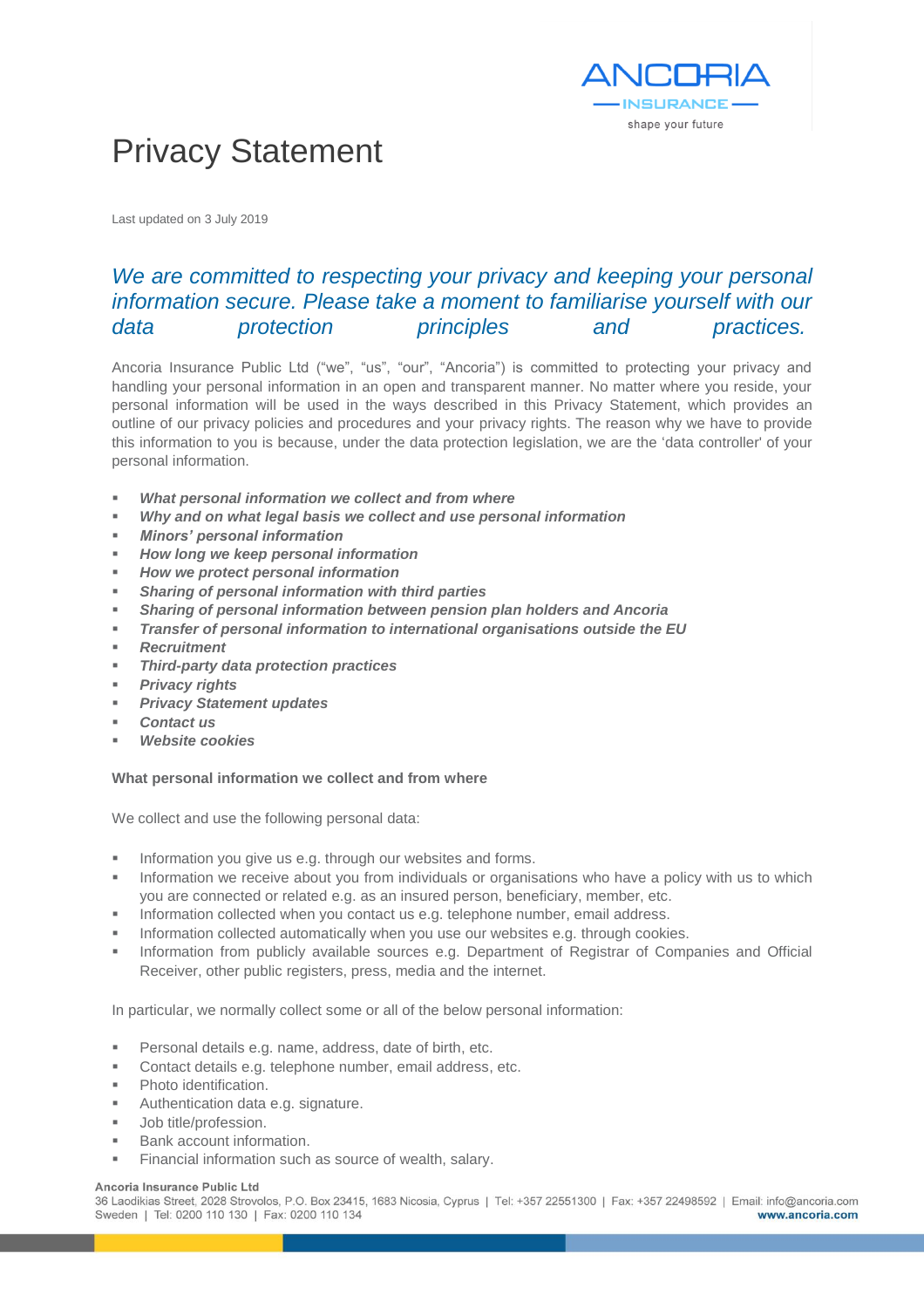

- Politically Exposed Person, Common Reporting Standard (CRS) and Foreign Account Tax Compliance Act (FATCA) status.
- Tax residence and Tax Identification Number (TIN).
- Investment strategy, investment objectives.
- **Transaction details.**
- IP address, browser type and version, time zone setting, browser plug-in types and versions, operating system and platform, information about your visit e.g. URL, clickstream to, through and from our websites e.g. date and time, products you viewed or searched for, page response times, download errors, length of visits to pages, page interaction information e.g. scrolling, clicks and mouseovers and methods used to browse away from the page.

We do not collect any sensitive personal information but if we ever have to, we will request it directly from you and will ask you to specifically agree to us using it.

You can refuse to provide us with your personal information at any time but, if you choose to do so, we may not be able to provide or continue to provide you with our products and services. If this is the case, we will let you know.

# **Why and on what legal basis we collect and use personal information**

We use your personal data for the following reasons:

- To check your identity and decide whether or not to accept an application from you for one of our products or services.
- To check your identity and decide whether or not to enrol you as a member under the Ancoria Pension Plan.
- To perform our contractual duties and communicate with you in the course of our business relationship.
- To meet our legal and regulatory responsibilities e.g. under insurance laws and regulations, laws on know-your-customer and anti-money laundering procedures, sanctions and anti-terrorism requirements, tax laws including the Foreign Account Tax Compliance Act (FATCA) and the Common Reporting Standard (CRS), laws on the Deposit Guarantee and Resolution of Credit and Other Institutions Scheme, etc.
- To respond to requests from public authorities within or outside your country of residence.
- To protect our own or a third party's legitimate interests e.g.:
	- $\circ$  For the prevention, detection and investigation of suspected illegal activity e.g. fraud or money laundering.
	- o For the establishment and protection of our own and our customers' legal rights.
	- o For the initiation and preparation of legal claims.
	- o For the resolution of complaints and handling requests about your data protection rights.
	- o For the analysis and management of insurance, financial and other commercial risks.
	- o For research and statistical analysis that help us develop our products, services, systems and business relationships.
	- o For the effective management of our business operations e.g. for auditing, financial, accounting, billing, IT, disaster recovery, business continuity, website hosting, record and print management purposes, etc.
	- o For the performance of data analytics.
	- o For the development and improvement of our IT and systems security.
- To provide you with marketing information about our products or services or for any other reason for which you have provided us with your specific consent to use your personal information. You have the right to withdraw your consent at any time by contacting our Data Protection Officer.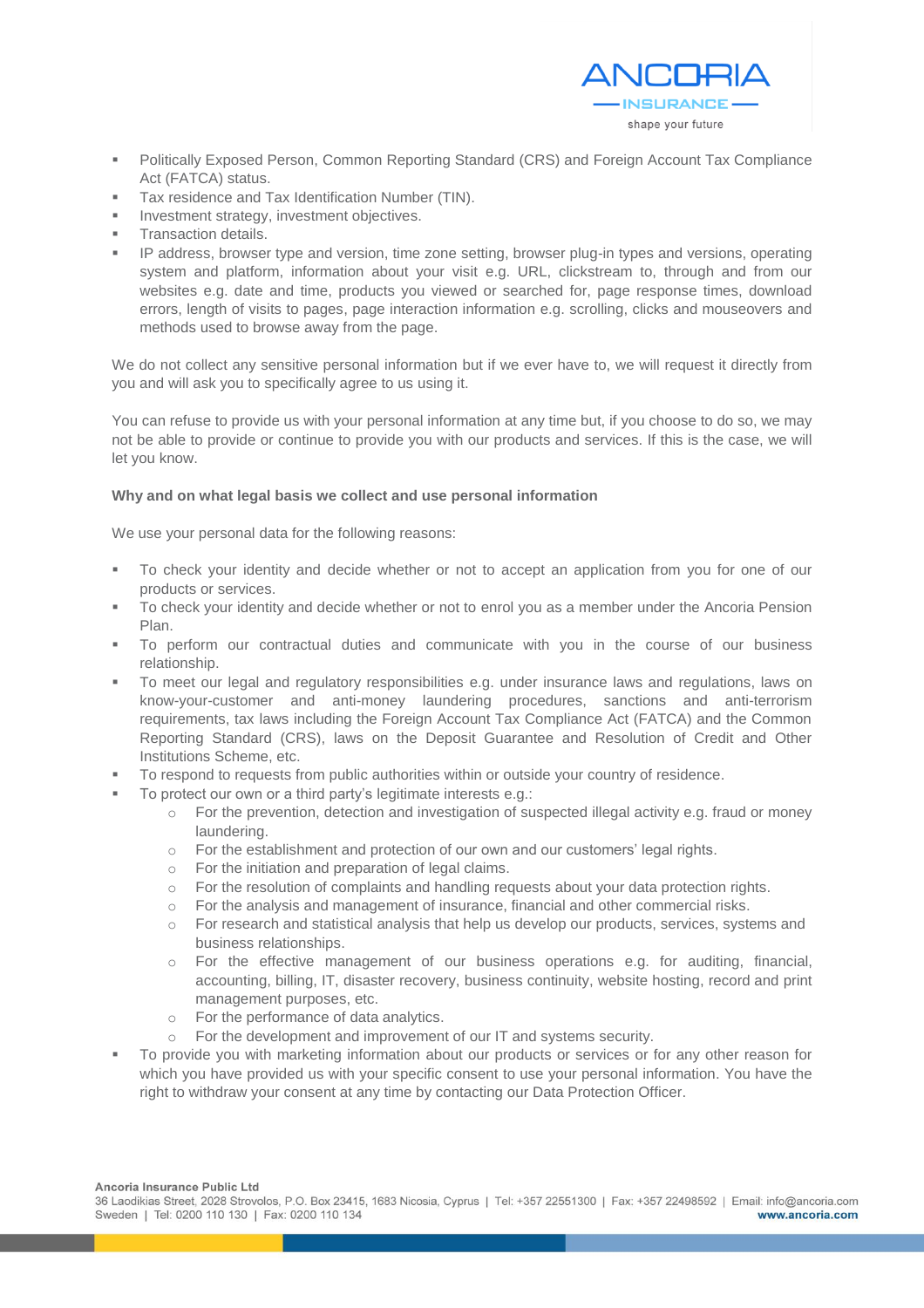

# **Minors' personal information**

Our websites are not designed to be used or accessed by minors and we do not provide online services to minors. If we need to collect personal information about a minor under the age of 18, we will only do so with the consent of his or her parents or legal guardians.

# **How long we keep personal information**

Under anti-money laundering laws, we may need to hold information about you and your transactions for up to ten years. Generally, we will not hold your personal information for more than ten years after our business relationship with you has terminated, unless we need to because of a potential or ongoing claim or another legal reason.

# **How we protect personal information**

We store personal information on our secure servers and premises and have strict technical and organisational security procedures and features in place to prevent or detect unauthorised access or unlawful use, alteration and destruction.

To access our Ancoria Online Service website, we give you a unique password to log in. You must keep this password confidential and not share it with anyone. At the end of each session, you must sign out of your account, especially if you share a computer with someone else. Our Ancoria Online Service website is encrypted using 256-bit encryption but, unfortunately, providing information online is not completely secure. Although we do our best to protect your personal information, we cannot guarantee that all information you provide through our websites or via email will be secure or that information you provide via email will be delivered to us. If we believe that the personal information we keep about you may not be secure, we will let you know as soon as possible.

# **Sharing of personal information with third parties**

We may need to share your personal information with third parties for the following reasons:

- **Provision and promotion of our products and services.**
- Improvement of our websites.
- Communication with customers and members of the Ancoria Pension Plan via text messages.
- Fulfilment of legal responsibilities.
- Detection (through identity checks) or reporting of high-risk or illegal activity, responding to official requests from information from public authorities, participation in fraud investigations.
- Enforcement of our legal rights and those of customers or other third parties.
- Managing, printing and destroying records.
- Sale, merge assignment, transfer or reorganisation of our business or assets.
- You have agreed to us sharing your personal information for any reason.

The third parties that we may share your personal information with are the following:

- Analytics and search engine providers that help us improve our websites.
- Advertisers and advertising networks (but only aggregate and anonymous information will be provided).
- External third-party service providers such as:
	- o Actuaries.
	- o Auditors.
	- o Lawyers.
	- o IT systems providers.
	- o Information security service providers.
	- o Asset storage, records management and secure shredding providers.

#### Ancoria Insurance Public Ltd

36 Laodikias Street, 2028 Strovolos, P.O. Box 23415, 1683 Nicosia, Cyprus | Tel: +357 22551300 | Fax: +357 22498592 | Email: info@ancoria.com Sweden | Tel: 0200 110 130 | Fax: 0200 110 134 www.ancoria.com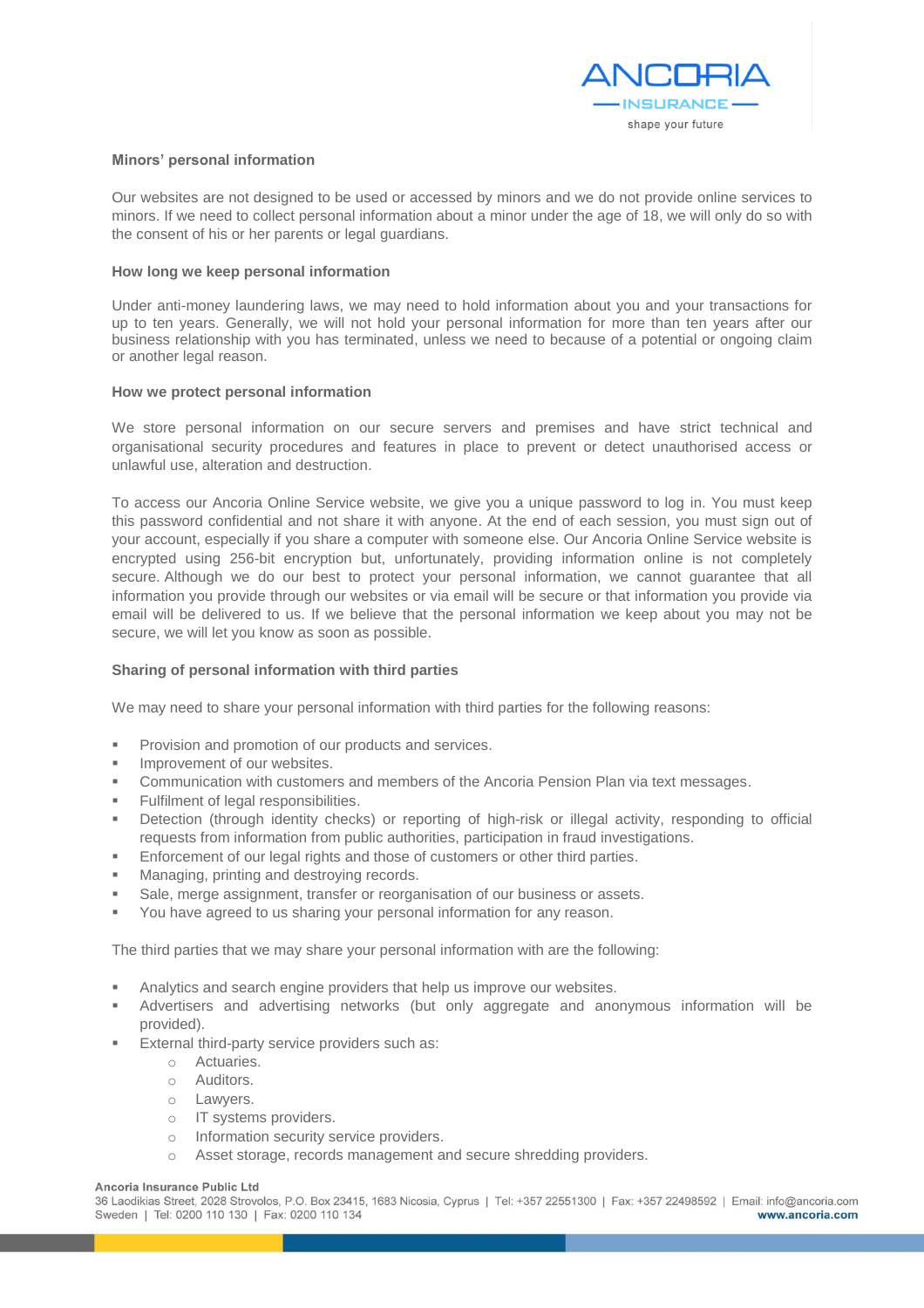

- o Data centres.
- o Cloud service providers.
- 
- o Support and hosting service providers.<br>
o Record management and printing servi Record management and printing service providers.
- o Advertising and marketing agencies (only if you have consented to the use of your personal information for marketing purposes).
- **Public authorities.**
- Banking and financial services partners or intermediaries servicing our accounts.
- Other third-party service providers that assist us in our business activities.
- Purchasers and prospective purchasers.

Before we share personal information with third parties, we make sure that they have suitable policies and procedures and security measures in place in order to keep to data protection laws and regulations and, if appropriate, we also ask them to commit to meeting their data protection responsibilities contractually.

# **Sharing of personal information between pension plan holders and Ancoria**

Pension plan holders share with us personal information about prospective and existing members of the Ancoria Pension Plan in order to facilitate the registration process and ensure the smooth running of the scheme. This is done though our Ancoria Online Service website or, manually, by filling in our forms and applications (depending on the pension plan holder's preferred method of enrolment).

Pension plan holders are also responsible for updating the personal information they provide to us in case there are any changes. Such information includes:

- Personal details e.g. name, employee ID, etc.
- Contact details e.g. email address, telephone number, etc.
- Employment details e.g. employment start date, salary, etc.

Pension plan holders must provide the individuals with a link to this Privacy Statement so that they can read and understand how their information will be used by us and also obtain their permission before they disclose any personal information to us.

We use and protect any personal information which is shared with us like any other personal information we collect, keep and use.

# **Transfer of personal information to international organisations outside of the EU**

We do not transfer your personal information outside the EU. If you choose to enter into an agreement with a third-party organisation based outside the EU through your Ancoria Life Policy, you must make sure that the organisation meets the EU data protection standards.

# **Recruitment**

We treat all applicants' personal information as confidential and do not disclose it to anyone outside Ancoria, unless we have a legal responsibility to do so or you have agreed to us disclosing it. If your application is not successful, we will keep your CV in our records for 6 months, unless we need to hold it for longer because of a potential or ongoing claim or another legal reason.

# **Third-party data protection practices**

We cannot guarantee that the privacy practices of third parties are lawful. Therefore, you must assess third party links on our websites yourself before sharing your personal information with them.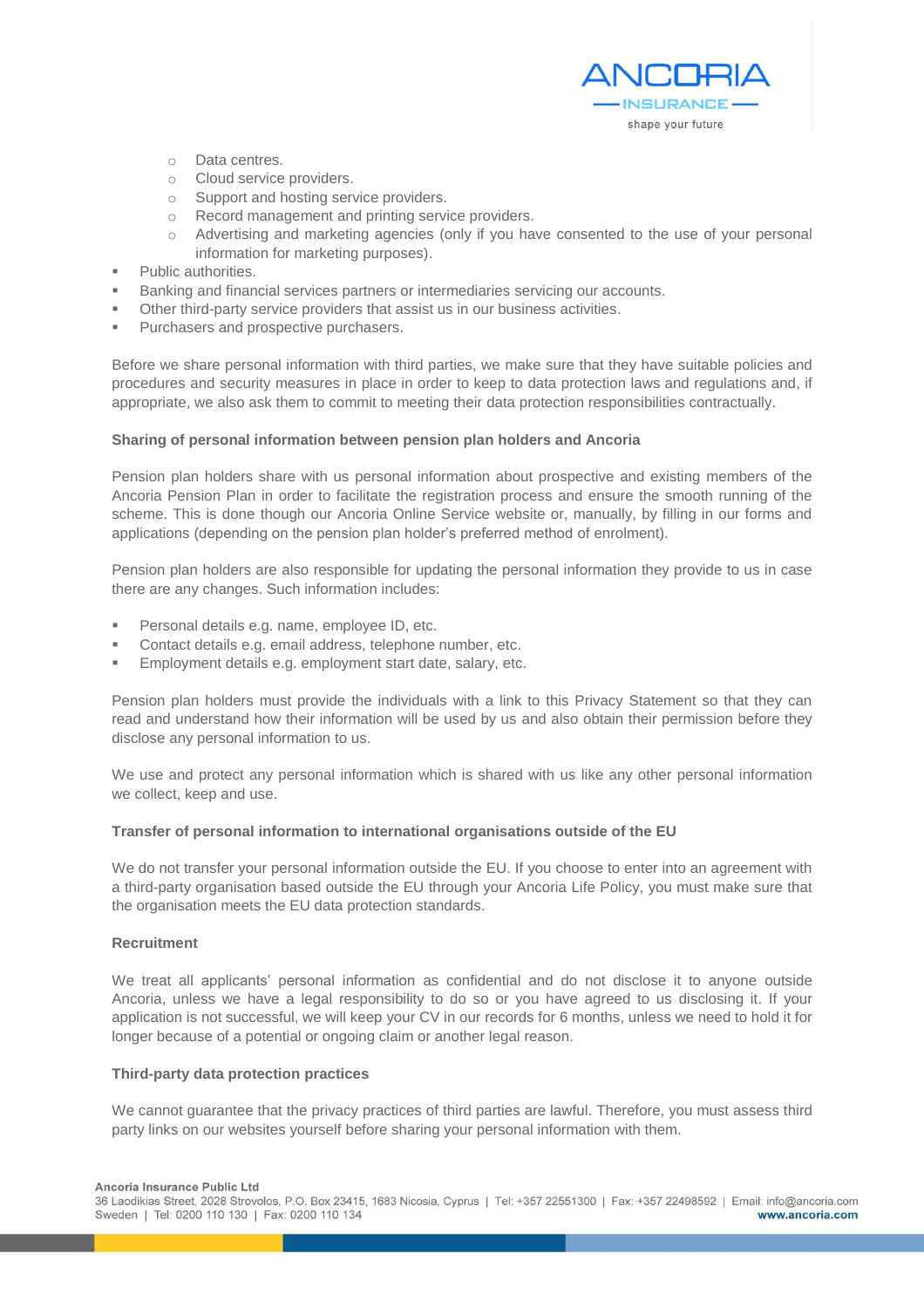

# **Privacy rights**

You have the following rights which you can exercise by sending an **email** or letter to our Data Protection [Officer:](mailto:dpo@ancoria.com)

- Right to be informed about what personal information we collect and use about you, why and **how we use it**. This information is included in this Privacy Statement.
- **Right to a copy of the personal information that we hold about you**. Although you can request a copy of your personal information with us, we will only provide you with information that does not reveal other people's personal information or confidential communications with our legal advisers and is not linked to any ongoing criminal or fraud investigation.
- **Right to ask us to correct incomplete or inaccurate personal information that we hold about you**. In some occasions, we will have to verify the accuracy of any updated personal information you provide to us before making corrections.
- Right to ask us to delete your personal information.
	- o If there is no good reason for us to continue using it;
	- o If you gave us permission to use the information and you now wish to withdraw it;
	- o If you have objected to us using the information;
	- o If we have used the information unlawfully;
	- $\circ$  If we have a duty to delete the information to fulfil our legal and regulatory responsibilities.

Please note, however, that we may not be able to fulfil your request for specific legal reasons that we will explain to you. For example, as a regulated financial undertaking, anti-money laundering laws require us to keep certain customer information for at least five years. If those responsibilities take priority, we will let you know.

- **Right to request the transfer of your personal information to you or to a third party (if we are processing it by automated means)**. If we can and are allowed to transfer it, we will provide it in a structured, commonly used, machine-readable format.
- **Right to ask us to suspend specific types of processing.** 
	- o If the personal information we hold about you is not accurate;
	- o If we have used your personal information unlawfully but you do not want us to delete it;
	- o If we no longer need your personal information but you want us to keep it so you can establish or defend a legal claim;
	- $\circ$  If you have withdrawn your permission for us to use your personal information but we are still in the process of processing your request.
- **Right to withdraw your permission or object to us using your personal information. Note that** you can only withdraw your permission for future processing so any previous processing will continue to have been lawful. In such a case, we may have to reject an application from you or refuse to execute instructions from you or even terminate our business relationship with you to meet the request.
- **Right to object to us using of your personal information (if we are using it solely on a legitimate interests basis)**. However, in some cases, we may have important, overriding reasons to continue using it.
- **Right to object to the use of your personal information for direct marketing purposes.**
- **Right to be informed in case there is a data breach that may put your rights at high risk.**